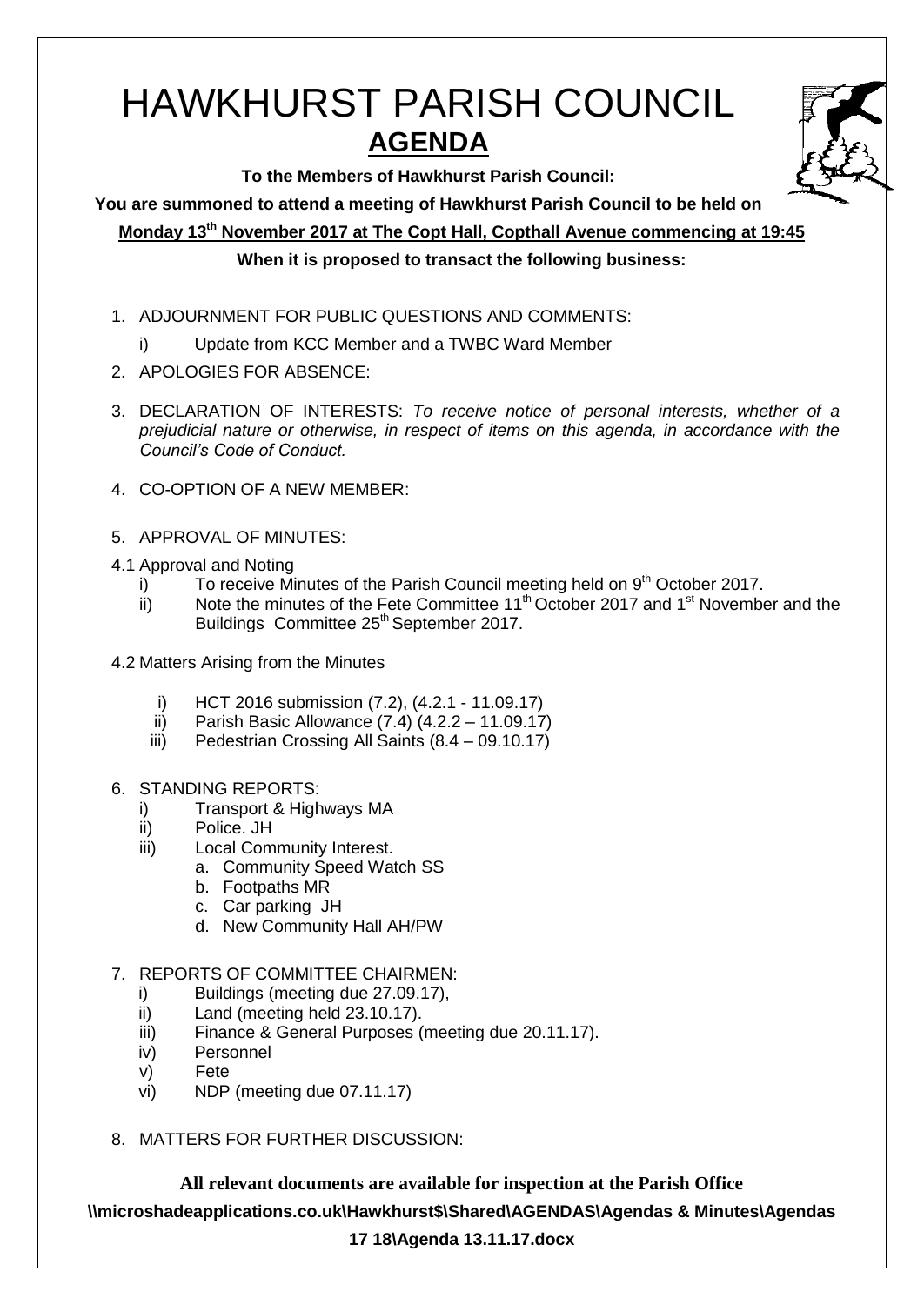- i) Request for approval for order of leaflets for facilities audit survey AH/PW
- ii) Community Transport Workshop JH
- iii) GDPR General Data Protection Regulation NG
- iv) Lease Fowlers Car Park NG/JH
- 9. CORRESPONDENCE:
- 10. FINANCE:
- 11. PLANNING:
- 12. BURIAL & MEMORIAL:
- 13. NOTES & INFORMATION:
- 14. CONFIDENTIAL: i) NDP Advice from TWBC

*Pursuant to section 1 (2) of the Public Bodies (Admission to Meetings) Act 1960 it is resolved that, because of the confidential nature of the business to be transacted, the public and the press leave the meeting during consideration of the following items:*

15. CLOSURE:

Nicole Godwin, Clerk to the Parish Council

|                | Date<br>Received | Agonaa itom 9. Oontosponachoo<br>From | Subject                                                                   |
|----------------|------------------|---------------------------------------|---------------------------------------------------------------------------|
|                |                  |                                       |                                                                           |
| 1              | 10.10.17         | A resident                            | Objection to Planning application 17/02980/OUT                            |
| $\overline{2}$ | 10.10.17         | A resident                            | Objection to Planning application 17/02980/OUT                            |
| 3              | 10.10.17         | A resident                            | Objection to Planning application 17/02980/OUT                            |
| 4              | 10.10.17         | A resident                            | Objection to Planning application 17/02980/OUT                            |
| 5              | 11.10.17         | A resident                            | Objection to Planning application 17/02980/OUT                            |
| 6              | 11.10.17         | Petition with 94<br>signatories       | Objection to Planning application 17/02980/OUT                            |
| $\overline{7}$ | 12.10.17         | A resident                            | Objection to Planning application 17/02980/OUT                            |
| 8              | 13.10.17         | A resident                            | Objection to Planning application 17/02980/OUT                            |
| 9              | 13.10.17         | A resident                            | Objection to Planning application 17/02980/OUT                            |
| 10             | 13.10.17         | A resident                            | Objection to Planning application 17/02980/OUT                            |
| 11             | 16.10.17         | A resident                            | Objection to Planning application 17/02980/OUT                            |
| 12             | 16.10.17         | A resident                            | Objection to Planning application 17/02980/OUT                            |
| 13             | 13.10.17         | TW CAB                                | Letter of thanks for donation and annual accounts                         |
| 14             | 16.10.17         | A resident                            | Concern about dangerous parking on Highgate Hill                          |
| 15             | 17.10.17         | A resident                            | Concern about dangerous parking IN Western Rd/Cranbrook Rd                |
| 16             | 18.10.17         | Kino                                  | Letter of thanks for contribution to toilet refurbishment                 |
| 17             | 18.10.17         | A resident                            | CC letter to Cllr B Palmer against the spend on new TWBC Civic<br>Complex |
| 18             | 23.10.17         | Kent Men of<br><b>Trees</b>           | Trees in the Village Competition 2017                                     |
| 19             | 03.11.17         | <b>KALC</b>                           | Comments from Sajid Javid MP, DCLG on parish precept capping.             |

Agenda Item 9: Correspondence

Agenda Item 10: Finance.

# **All relevant documents are available for inspection at the Parish Office \\microshadeapplications.co.uk\Hawkhurst\$\Shared\AGENDAS\Agendas & Minutes\Agendas 17 18\Agenda 13.11.17.docx**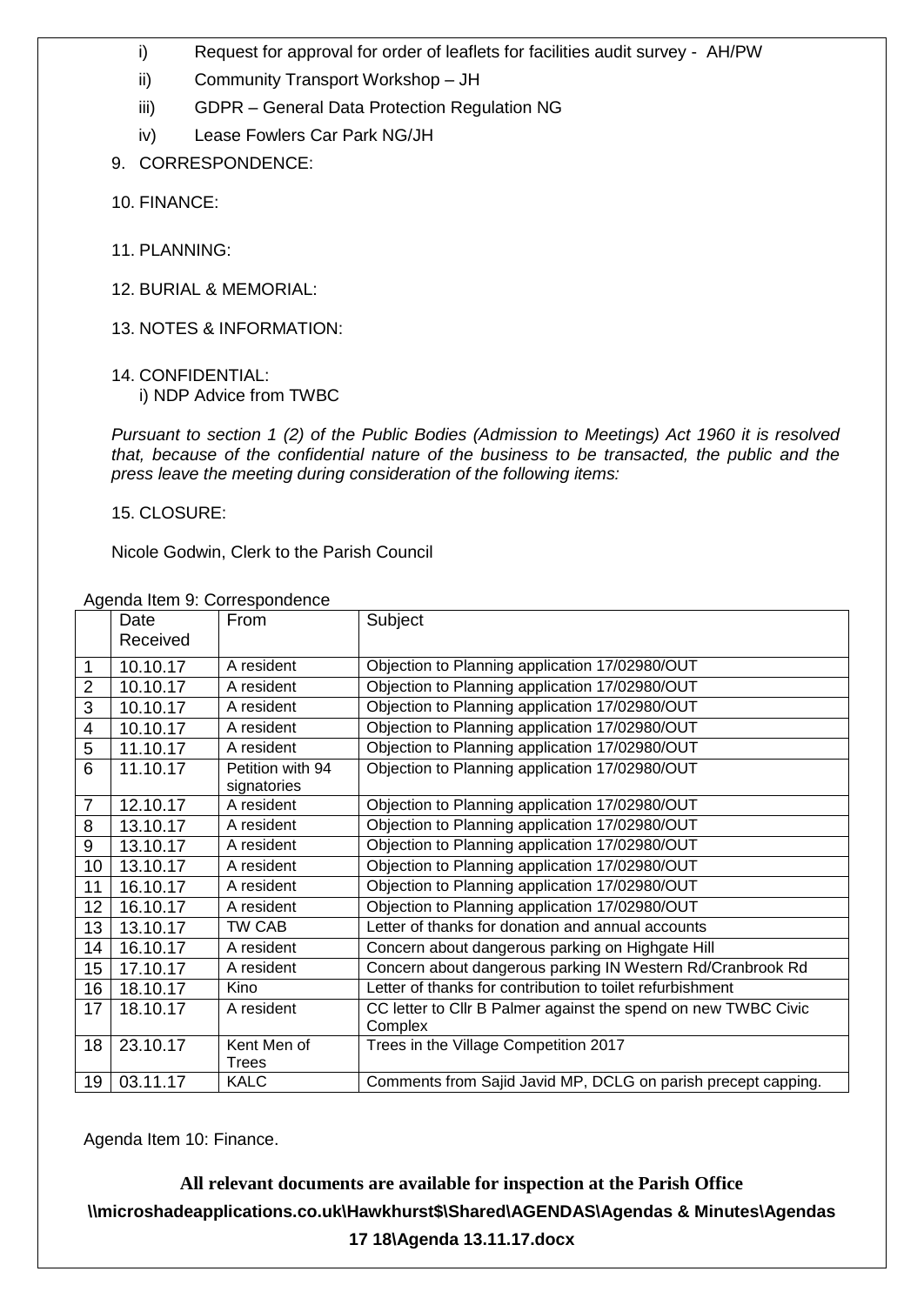## INCOME AND EXPENDITURE OCTOBER 2017

| Accounts for payment            | £ | 5,425.25  |
|---------------------------------|---|-----------|
| Payment received                | £ | 64,538.00 |
| <b>Net Expenditure</b>          | £ | 59,112.75 |
| <b>Cambridge &amp; Counties</b> | £ | 76,141.95 |
| <b>Cambridge Building</b>       |   |           |
| Society                         | £ | 75,088.42 |
| <b>Lloyds Current</b>           | £ | 10,000.00 |
| <b>Lloyds Access Reserve</b>    | £ | 76,310.04 |
| <b>Petty Cash</b>               | £ | 13.41     |

10.1 Agreement to pay payments schedule.

10.2 Account reconciliation and petty cash check.

Agenda Item 11: Planning

11.1 Planning & Highways Information:

| Ref. No.                       | Proposal                                                                          | Location                                                | Comments                                                                                                              |
|--------------------------------|-----------------------------------------------------------------------------------|---------------------------------------------------------|-----------------------------------------------------------------------------------------------------------------------|
| <b>KALC</b>                    | Letter to Kent MPs                                                                |                                                         | Planning for the Right Homes in<br>the Right Places Consultation<br><b>DCLG</b>                                       |
| 17/02540/FULL                  | Demolition of bungalow<br>and replacement with 2<br>storey detached<br>dwelling   | Holly Cottage,<br><b>Water Lane</b>                     | Application withdrawn. To be<br>revised and re-submitted                                                              |
| Cllr Sean Holden<br><b>KCC</b> | <b>KCC Hawkhurst</b><br>Highways statement                                        | <b>Hawkhurst</b><br>Highgate<br>Crossroads<br>A229/A268 | Questioning KCC's current<br>position sine ANPR research<br>indicated.                                                |
| 17/02980/OUT                   | 40 dwellings                                                                      | Streatley, Horns<br>Road                                | Wealden Homes response to<br><b>HPC consultee comments</b>                                                            |
| 17/00025/TNOT5<br>6            | Telecoms notification of<br>20m Elara street pole<br>mast                         | Opposite<br><b>Hawkhurst Golf</b><br>Club               | Response to HPC email of<br>concern from Stephen Baughen,<br><b>TWBC Building Development and</b><br>Control Manager. |
| 13/02636/FULMJ                 | <b>Demolition iof Babies</b><br>Castle and construction<br>of 80 bed nursing home | Hawkhurst<br>Castle,<br>Cranbrook Rd                    | Investigation by KCC of part of a<br>new exit of Heartenoak Road onto<br>Cranbrook Rd.                                |
| <b>TWBC</b>                    | Civic Development<br><b>Planning Framework</b>                                    | <b>Central Tunbridge</b><br>Wells                       | Public consultation to 11 Dec<br>2017.<br>Weds 15 Nov 2-7pm drop in<br>session at Council Chamber                     |
| Cllr Sean Holden<br><b>KCC</b> | Proposals to route<br>HGVs on the Strategic<br><b>Road Network</b>                | <b>Across Kent</b>                                      | Studying a model in<br>Leicestershire and involving<br><b>KALC and Kent MPs.</b>                                      |
| <b>KCC Highways</b>            | Annual<br>update<br>on<br><b>Highways Matters</b>                                 | Kent and TW<br>district parishes                        | Highways Autumn 2017<br>presentation including KALC and<br><b>HGVs</b>                                                |

| 11.2 Planning TWBC Approved: |                                                                         |                            |                |  |
|------------------------------|-------------------------------------------------------------------------|----------------------------|----------------|--|
| Ref                          | Proposal                                                                | Location                   | Comments/Valid |  |
| 17/02795/TCA                 | Tree in Conservation area 2 x goat<br>willow to dismantle fell and move | Venture House, Rye<br>Road |                |  |

**All relevant documents are available for inspection at the Parish Office**

**\\microshadeapplications.co.uk\Hawkhurst\$\Shared\AGENDAS\Agendas & Minutes\Agendas** 

### **17 18\Agenda 13.11.17.docx**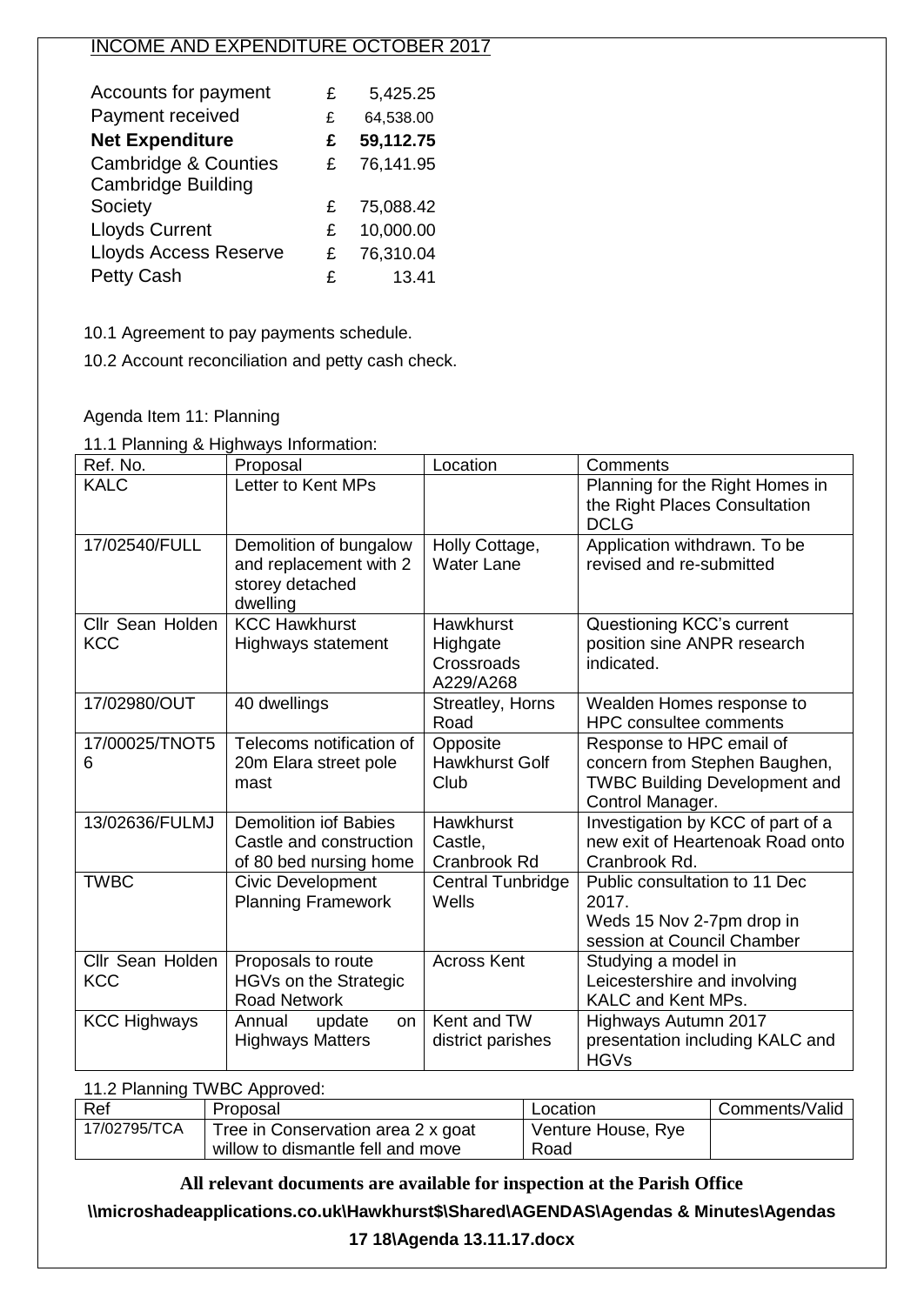| 17/02711/FULL | Rear 2 storey Extension using roof     | East Lynn, Slip Mill |                |
|---------------|----------------------------------------|----------------------|----------------|
|               | space plus addition of dormer windows  | Lane                 |                |
| 17/02918/SUB  | Submission of details re: external     | Orleigh, Copthall    |                |
|               | materials, tree protection and parking | Avenue               |                |
| 17/02876/FULL | Loft Conversion with rear dormer       | 4 Bokes Farm         |                |
|               | windows and other alterations          | Cottages, Horns Hill |                |
| 17/03300/TCA  | Cut back willow tree in conservation   | Between 28 Norris    | No objection   |
|               | area                                   | Close and public     | raised by Tree |
|               |                                        | footpath             | Officer        |

## 11.3 Planning TWBC Refused:

| No.<br>Ref. | Proposal | ocation | Comments/Valid |
|-------------|----------|---------|----------------|
|             | None     |         |                |

## 11.4 Planning Applications received:

#### [TWBC Planning Portal](http://www.tunbridgewells.gov.uk/residents/planning/planning-application-search)

| <b>Num</b> | <b>Application</b>                      | Proposal                                                                                                                                                                                                         | <b>Location</b>                              | <b>Comments</b> |
|------------|-----------------------------------------|------------------------------------------------------------------------------------------------------------------------------------------------------------------------------------------------------------------|----------------------------------------------|-----------------|
| ber        | <b>No</b>                               |                                                                                                                                                                                                                  |                                              |                 |
|            |                                         | 53 17/03274/FULL Convert a stable building into<br>residential use and demolish a barn<br>and replace with stables and a<br>garage                                                                               | Well House Yard,<br><b>Potters Lane</b>      |                 |
|            | 54 17/03330/FULL                        | Replacement conservatory roof<br>covering and 2 additional rooflights                                                                                                                                            | Pauls Farm, Water<br>Lane                    |                 |
|            |                                         | 55 17/03331/FULL Alterations to exterior finishes on<br>industrial units                                                                                                                                         | Pauls Farm, Water<br>Lane                    |                 |
|            |                                         | 56 17/03191/FULL Variation of Planning consent<br>94/00357/FUL to change opening<br>hours from 07.00-23.00 Mon-Sat<br>and 08.00 - 22.00 Sun to: 24 hours<br>with shop and forecourt pumps only<br>23.00 - 07.00. | <b>Highgate Service</b><br>Station, Rye Road |                 |
|            | 57 17/03212/ADV                         | 4 non-illuminated banner signs; 3<br>non-illuminated freestanding<br>forecourt signs; 2 non-illuminated<br>free standing signs; 7 non-<br>illuminated wall mounted signs                                         | <b>Highgate Service</b><br>Station, Rye Road |                 |
|            | 58 17/02618/FULL<br>and<br>17/02620/LBC | Single storey extension                                                                                                                                                                                          | The Lodge, Hastings<br>Road                  |                 |
|            | 59 17/03349/FULL                        | Demolition of existing garage and<br>erection of replacement garage and<br>new entrance gates                                                                                                                    | Random Acres, Slip<br>Mill Lane              |                 |
|            |                                         | 60 17/03365/FULL Change of use from barn to<br>residential and ancillary<br>accommodation                                                                                                                        | Stables and Barn,<br><b>Potters Lane</b>     |                 |
|            | 61 17/03596/FULL                        | Proposed new dwelling and<br>landscape enhancements.                                                                                                                                                             | Land East of Water<br>Lane                   |                 |
|            | 62 17/03700/TPO                         | Repollard T1 Ash to previous points                                                                                                                                                                              | 2 Norris Close                               |                 |
|            | 63 17/03500/SUB                         | Details for Tree Protection and<br><b>Arboricultural Statement</b>                                                                                                                                               | Woodham Hall, Rye<br>Road                    |                 |
|            | 64 17/03543/FULL                        | Retrospective - retention of<br>woodland cabin                                                                                                                                                                   | St Ronans School,<br><b>Water Lane</b>       |                 |
|            | 65 17/03516/SUB                         | Landscape scheme for<br>17/02175/FULL                                                                                                                                                                            | Pauls Farm Water<br>Lane                     |                 |
|            | 66 17/03489/SUB                         | Details re: Fould and surface water                                                                                                                                                                              | Land west of                                 |                 |

**All relevant documents are available for inspection at the Parish Office \\microshadeapplications.co.uk\Hawkhurst\$\Shared\AGENDAS\Agendas & Minutes\Agendas 17 18\Agenda 13.11.17.docx**